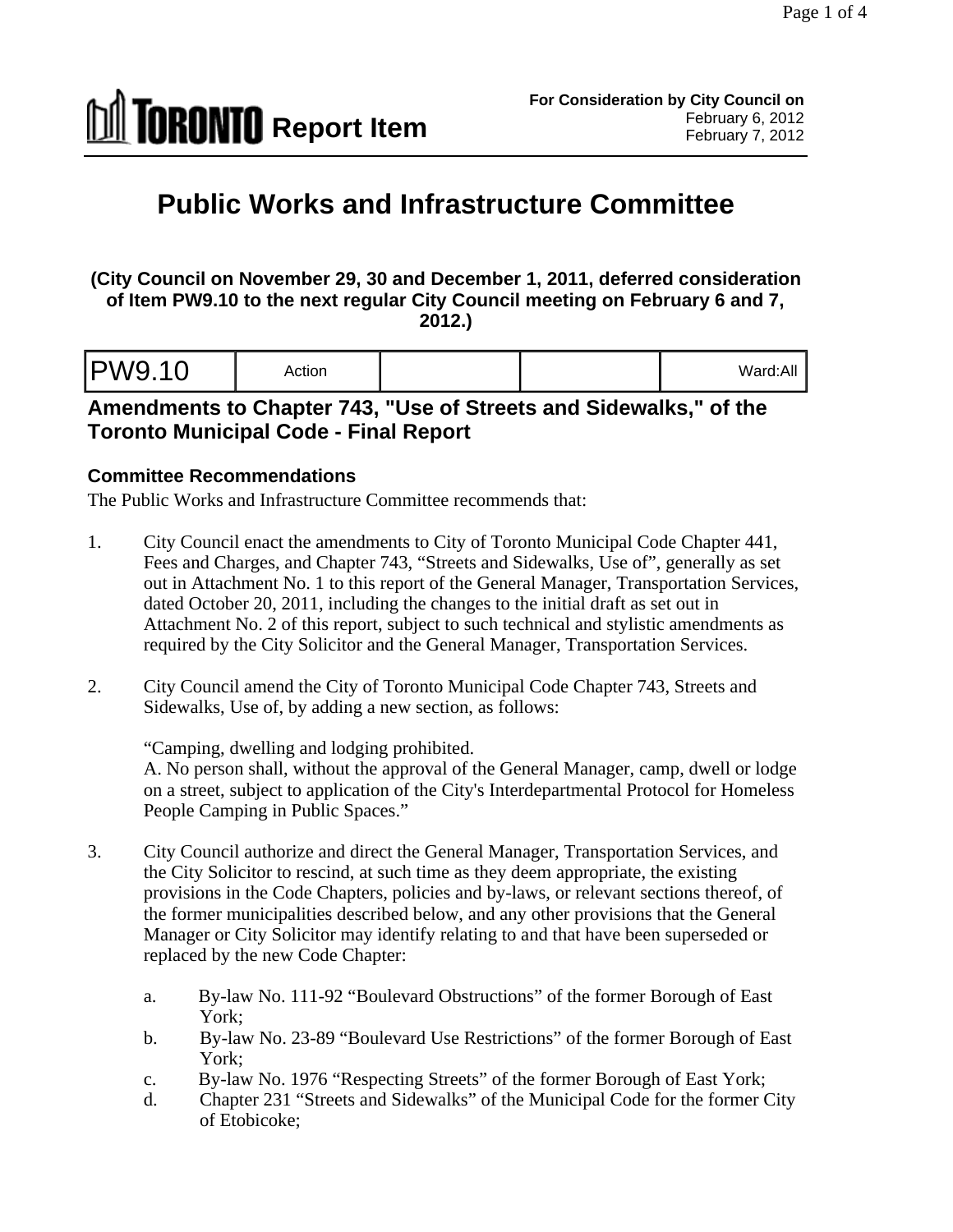- e. Encroachment Policy for the former City of Etobicoke as adopted by Council for the former City of Etobicoke on September 6, 1994;
- f. § 2, 3, 4, 5, 6, 7, 8, 9, 10 and 12 of By-law No. 211-74 "To regulate the use of Metropolitan Roads" of the former Municipality of Metropolitan Toronto;
- g. By-law No. 54-81 "To delegate to the Commissioner of Roads and Traffic authority to permit certain encroachments on Metropolitan Roads" of the former Municipality of Metropolitan Toronto;
- h. By-law No. 21621 "A By-law to prohibit or regulate the obstructing, encumbering, injury or fouling of highways" of the former City of North York;
- i. By-law No. 20954 "A By-law to provide for the licensing of boulevards for parking purposes in the Township of North York" of the former City of North York;
- j. Encroachment Policy for the former City of North York as adopted by Council for the former City of North York on April 17, 1996;
- k. By-law No. 6567 "Being a by-law to regulate the construction of culverts upon highways under the jurisdiction of the Township of Scarborough" of the former City of Scarborough;
- l. By-law No. 7322 "Being a by-law to amend By-law Number 6567" of the former City of Scarborough;
- m. By-law No. 13778 "Being a by-law to regulate the erection of hoardings on Municipal Highways or Boulevards and require a permit to do so" of the former City of Scarborough;
- n. By-law No. 16402 "Being a by-law to regulate temporary occupation of highways or portions thereof during the construction or repair of any work thereon" of the former City of Scarborough;
- o. By-law No. 17117 "Being a by-law concerning the removal of snow from sidewalks" of the former City of Scarborough;
- p. By-law No. 17306 "Being a by-law for prohibiting vehicles and conveyances of every description being upon or being used, drawn, hauled or propelled along or upon any sidewalk, pathway, footpath or boulevard" of the former City of Scarborough; see that the set of the set of the set of the set of the set of the set of the set of the set of the set of the set of the set of the set of the set of the set of the set of the set of the set of the set of th
- q. By-law No. 20304 "Being a by-law to regulate the crossing of curbs, sidewalks and paved boulevards by vehicles, and the requiring of owners to pay damage deposits upon the issuing of a building permit, pursuant to The Municipal Act, RSO 1980, Chapter 302, Section 315(2)" of the former City of Scarborough;
- r. By-law No. 20630 "Being a by-law to lease or license the use of sidewalks and untravelled portions of Metropolitan Toronto and other Municipal Roads in the City" of the former City of Scarborough;
- s.  $§ 3(1), 4, 5 \text{ and } 6 \text{ of } By-law No. 21208 \text{ "Being a by-law to prohibit the" }$ obstructing, encumbering, or fouling of highways and the sale by retail in a highway or on a vacant lot adjacent to a highway" of the former City of Scarborough; see that the set of the set of the set of the set of the set of the set of the set of the set of the set of the set of the set of the set of the set of the set of the set of the set of the set of the set of th
- t. By-law No. 23729 "Being a by-law to lease or license the use of sidewalks and untravelled portions of Metropolitan Toronto and other Municipal Roads in the City" of the former City of Scarborough;
- u. By-law No. 23907 "Being a by-law to lease or license the use of sidewalks and untravelled portions of Metropolitan Toronto and other Municipal Roads in the City" of the former City of Scarborough;
- v. Articles I, II, III, IV, V, VI (§ 313.33.1, § 313-34, § 313-38, § 313-39.1, § 313- 39.2, § 313-40, § 313.41, § 313-42, § 313-43) VII, VIII, X, XI (§ 313-74, § 313- 75, § 313-76, § 313.78, § 313.77 excluding references to § 313-35, § 313.36 and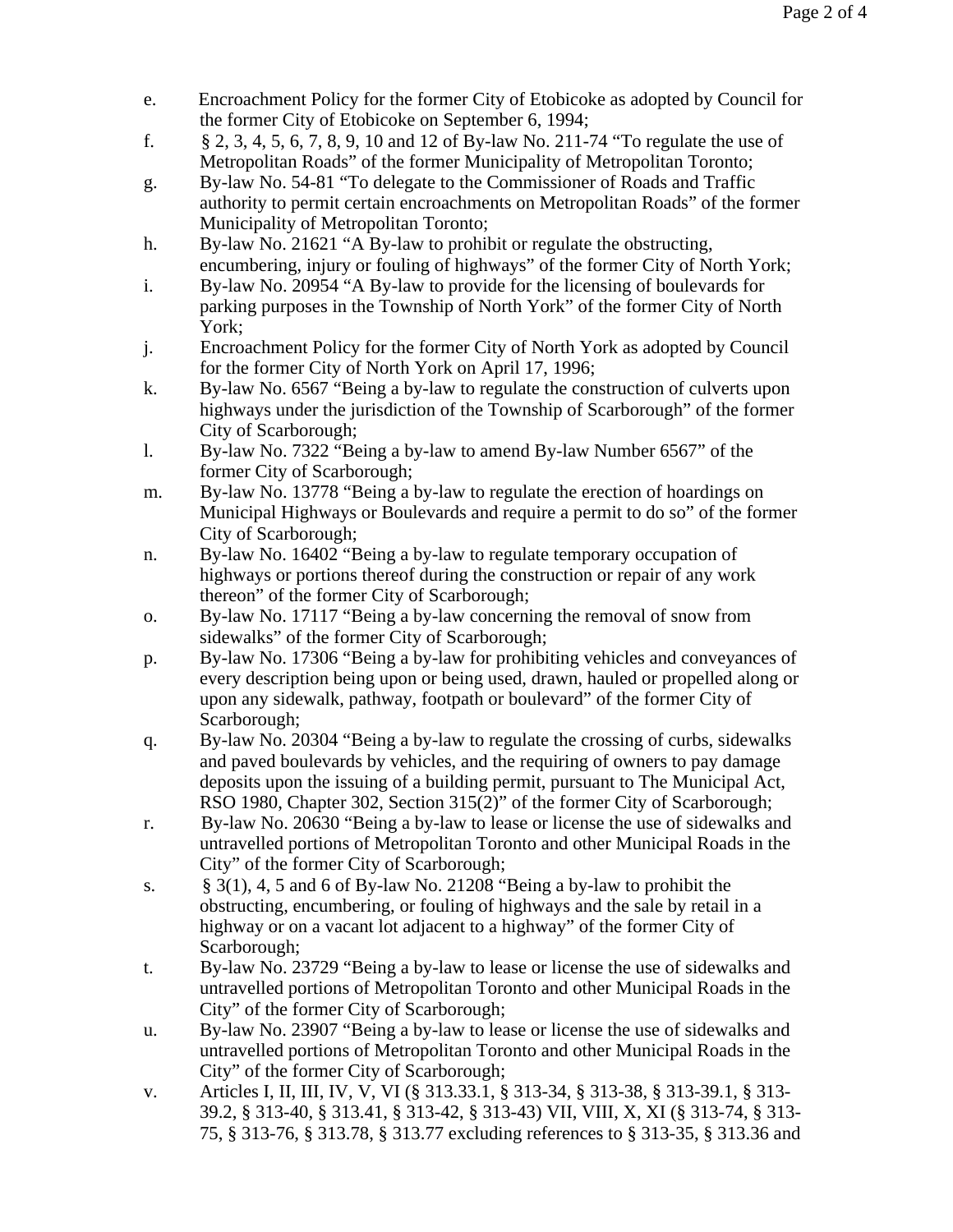- § 313.37, § 313.79, § 313.81, § 313.82, Schedule A and Schedule D of Chapter 313 "Streets and Sidewalks" of the Municipal Code of the former City of Toronto;
- w. § 803.2.2 of Chapter 803 "Grass and Weeds" of the Municipal Code of the former City of York;
- x. Chapter 830 "Retaining Walls Maintenance" of the Municipal Code of the former City of York;
- y. Articles 2, 3, 4, 5, 6, 7, 9, 13, 15, 16, 17, 18 and Schedules A, B and C of Chapter 1004 "Street" of the Municipal Code for the former City of York;
- z. Encroachment Policy for the former City of York as adopted by Council for the former City of York on July 8, 1992; and
- aa. By-law No. 23907 "Being a by-law to lease or license the use of sidewalks and untravelled portions of Metropolitan Toronto and other Municipal Roads in the City" of the former City of Scarborough.
- 4. City Council authorize the City Solicitor to amend any City by-laws, policy or Code Chapters, or sections therein, that may contain references to any by-law, policy or Code Chapter, or section therein, that is to be superseded by the proposed amendments to Chapter 743 to eliminate and, where appropriate, correct such references.
- 5. City Council authorize and direct the City Solicitor, in consultation with the General Manager, Transportation Services, to make application to the Senior Regional Justice of the Ontario Court of Justice for set fines with respect to the offences created by the amendments to Chapter 743.

#### **Committee Decision Advice and Other Information**

The Manager, Traffic Planning/Right-of-Way Management, Etobicoke York District, gave a presentation to the Public Works and Infrastructure Committee on this item.

The Public Works and Infrastructure Committee held a public meeting on November 3, 2011, in accordance with the City of Toronto Act, 2006, and notice was posted on the City's website for a minimum of 5 days. Two persons addressed the Public Works and Infrastructure Committee.

#### **Origin**

(October 20, 2011) Report from the General Manager, Transportation Services

#### **Summary**

Transportation Services has completed a public and stakeholder consultation, as directed by Council, to gather feedback on proposed substantial amendments to Municipal Code Chapter 743 ("Use of Streets and Sidewalks"), which in effect form a new "Streets By-law," to consolidate and simplify the management and administration of a comprehensive range of activities and uses in Toronto's 5,600 kilometres of public rights-of-way.

The draft amendments and supporting documentation were posted on the City's website for public review, and staff presented the proposed amendments to representatives of the City's Business Improvement and Resident Associations, as well as interested Councillors. Public open houses were held in each Community Council district in September, 2011.

The attached by-law represents the results of this consultation. The original draft document presented to Public Works and Infrastructure Committee at its June 23, 2011, meeting has been